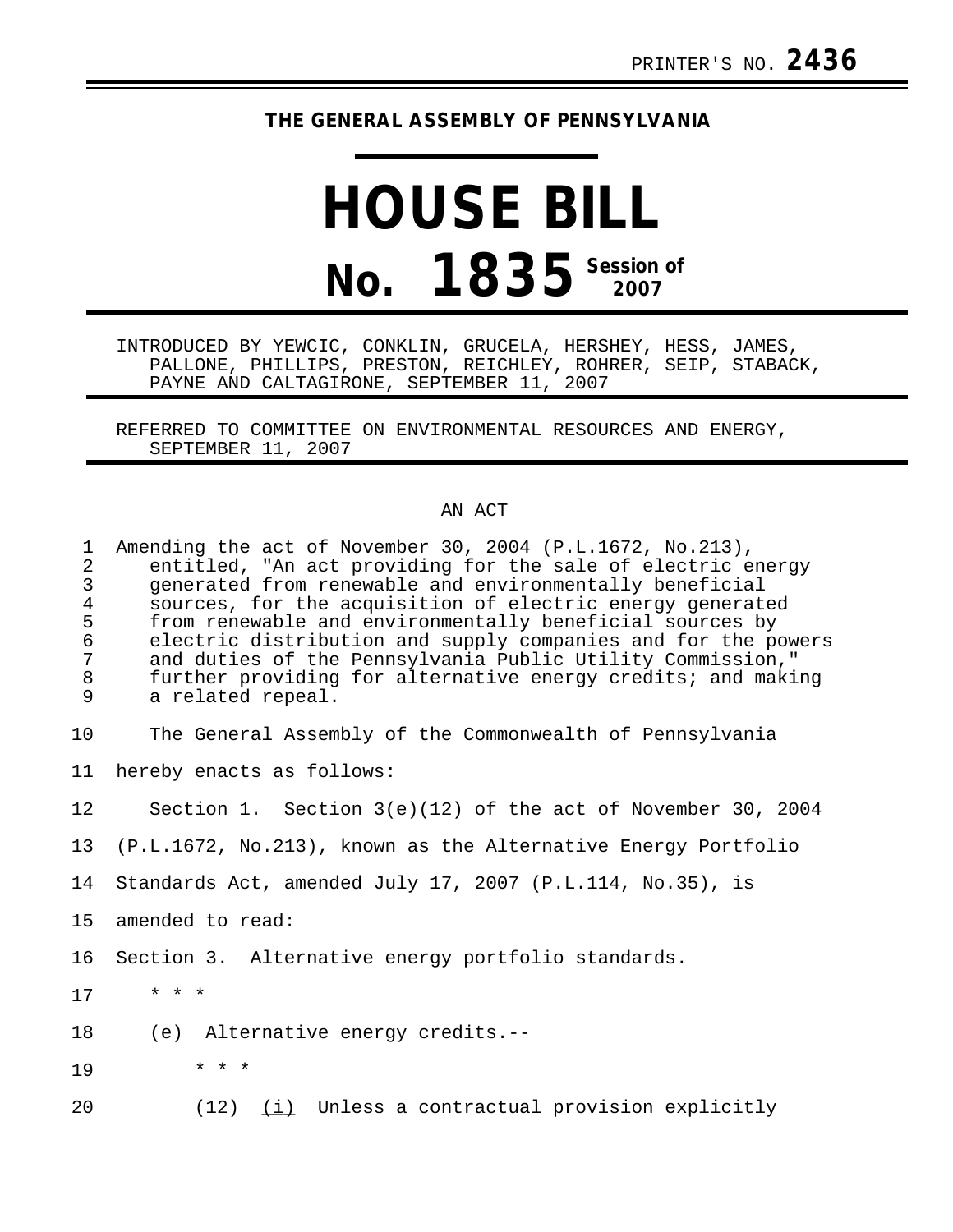1 assigns alternative energy credits in a different manner, 2 the owner of the alternative energy system or a customer-3 generator owns any and all alternative energy credits 4 associated with or created by the production of electric 5 energy by such facility or customer, and the owner or 6 customer shall be entitled to sell, transfer or take any 7 other action to which a legal owner of property is 8 entitled to take with respect to the credits.

9 (ii) This paragraph shall apply to all alternative 10 energy credits created pursuant to this act except those 11 created under contracts which were executed prior to the 12 effective date of this paragraph between an electric 13 distribution company and a cogeneration facility or a 14 small power production facility as those terms are 15 defined under the Public Utility Requlatory Policies Act 16 of 1978 (Public Law 95-617, Stat. 3117).

17 \* \* \*

18 Section 2. Repeals are as follows:

19 (1) The General Assembly declares that the repeal under 20 paragraph (2) is necessary to effectuate the addition of 21 section 3(e)(12) of the act.

22 (2) Section 3.1 of the act of July 17, 2007 (P.L.114, 23 No.35), entitled "An act amending the act of November 30, 24 2004 (P.L.1672, No.213), entitled, 'An act providing for the 25 sale of electric energy generated from renewable and 26 environmentally beneficial sources, for the acquisition of 27 electric energy generated from renewable and environmentally 28 beneficial sources by electric distribution and supply 29 companies and for the powers and duties of the Pennsylvania 30 Public Utility Commission,' further providing for the 20070H1835B2436 - 2 -